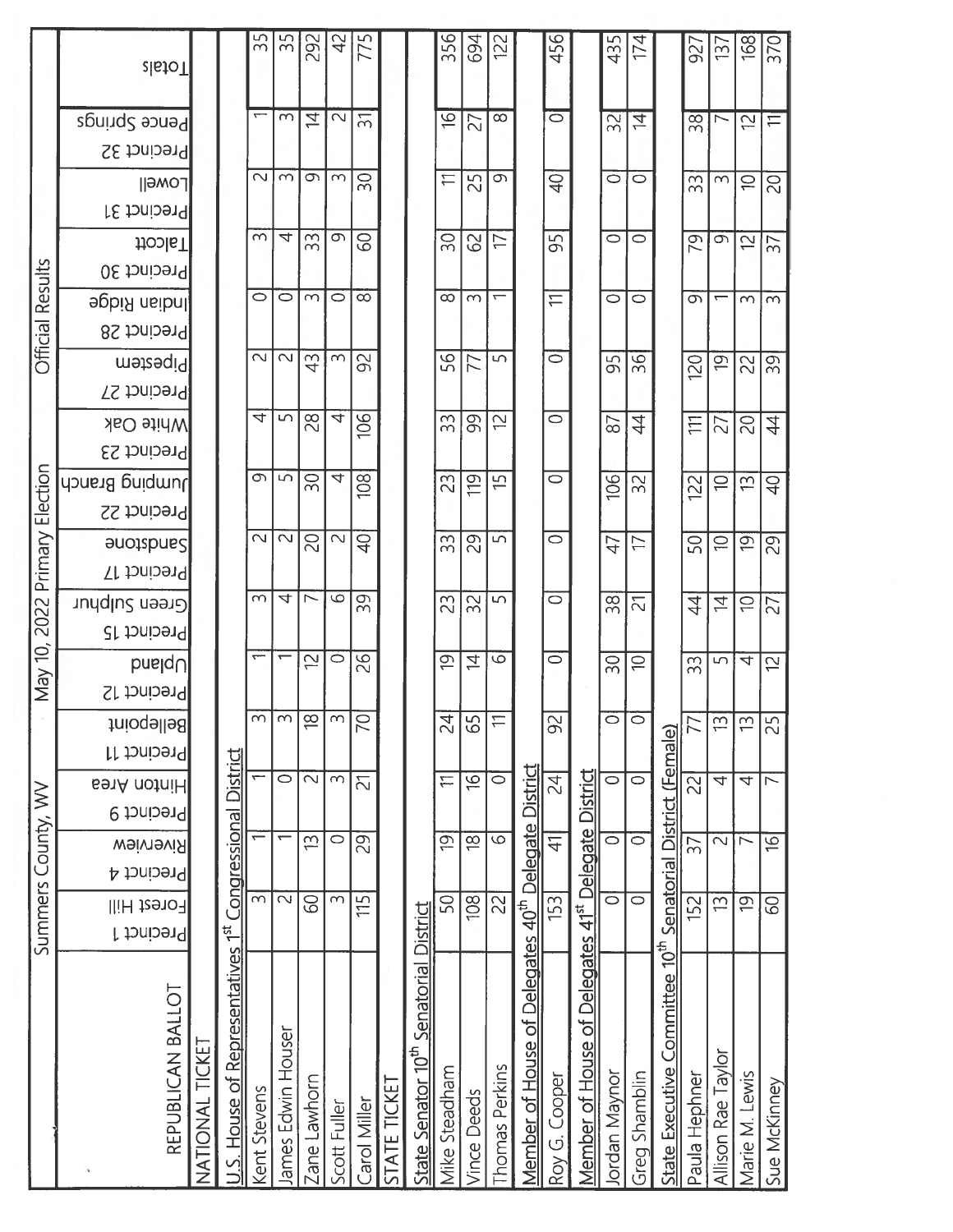| <b>zlatoT</b>                         |                                        | 93<br>5                  | 1050<br>$\overline{P}$   | $\frac{1}{2}$<br>$\sim$ | 67                       | 584<br>$\overline{24}$ |               |                     |                    |                    | 554<br>28                | <b>G10</b><br>24         |                       | 983<br>$\overline{4}$  |                                                | 904<br>$\overline{34}$   |                                                | 188<br>$\overline{\phantom{0}}$ | 872                      | 138<br>$\tilde{E}$ |                               | 909            |                                                            | 163<br>$\overline{\triangleright}$ |                    |
|---------------------------------------|----------------------------------------|--------------------------|--------------------------|-------------------------|--------------------------|------------------------|---------------|---------------------|--------------------|--------------------|--------------------------|--------------------------|-----------------------|------------------------|------------------------------------------------|--------------------------|------------------------------------------------|---------------------------------|--------------------------|--------------------|-------------------------------|----------------|------------------------------------------------------------|------------------------------------|--------------------|
| Pence Springs<br>Precinct 32          |                                        |                          |                          |                         |                          |                        |               |                     |                    |                    |                          |                          |                       |                        |                                                |                          |                                                |                                 | 34                       |                    |                               | <del>ខ្ម</del> |                                                            |                                    | 35                 |
| Lowell<br>Precinct 31                 |                                        | 9                        | $\overline{4}$           | $\sim$                  | 4                        | 23                     |               |                     |                    |                    | 23                       | $\overline{c}$           |                       | $\overline{P}$         |                                                | 36                       |                                                | $\overline{ }$                  | $\overline{5}$<br>$\sim$ | $\sqrt{2}$         |                               | $\frac{1}{2}$  |                                                            | $\overline{ }$                     | $\sim$<br>$\infty$ |
| <b>Hoble</b><br>Precinct 30           |                                        | $\infty$                 | 57                       | $\infty$                | $\overline{\phantom{0}}$ | 52                     |               |                     |                    |                    | $\frac{4}{6}$            | 8                        |                       | $\approx$              |                                                | 73                       |                                                | $\overline{5}$                  | $\rm 80$                 | $\overline{5}$     |                               | 72             |                                                            | 2                                  | 84                 |
| lndian Ridge<br>Precinct 28           |                                        |                          | $\overline{\phantom{0}}$ | $\sim$                  | $\circ$                  | $\sqrt{2}$             |               |                     |                    |                    | $\overline{\phantom{0}}$ | $\overline{\phantom{0}}$ |                       | $\overline{\sigma}$    |                                                | $\supseteq$              |                                                | 5                               | $\sqrt{2}$               | $\circ$            |                               | ന              |                                                            | $\overline{5}$                     | $\circ$            |
| metesem<br>Precinct 27                |                                        | $\Rightarrow$            | $\frac{8}{10}$           | $\rightleftarrows$      | $\circ$                  | 75                     |               |                     |                    |                    | 89                       | 99                       |                       | $\frac{1}{2}$          |                                                | 119                      |                                                | 54                              | 22                       | $\overline{5}$     |                               | 117            |                                                            | 52                                 | $\overline{2}$     |
| <b>Mhite Oak</b><br>Precinct 23       |                                        | $\rightleftharpoons$     | 137                      | $\circ$                 | $\infty$                 | 86                     |               |                     |                    |                    | 86                       | $\mathcal{Q}$            |                       | 124                    |                                                | $\equiv$                 |                                                | 13                              | 126                      | $\rightleftarrows$ |                               | 107            |                                                            | $\rightleftharpoons$               | 125                |
| huping Branch<br>Precinct 22          |                                        | $\circ$                  | $\sim$<br>$\overline{5}$ | $\overline{ }$          | $\infty$                 | 69                     |               |                     |                    |                    | 67                       | 92                       |                       | $\sqrt{17}$            |                                                | 108                      |                                                | 25                              | 14                       | $\overline{Q}$     |                               | TT.            |                                                            | $\overline{C}$                     | 117                |
| sandsbne?<br>Precinct 17              |                                        | $\overline{5}$           | 56                       | $\sqrt{2}$              | 5                        | $rac{1}{4}$            |               |                     |                    |                    | 92                       | 34                       |                       | 56                     |                                                | 54                       |                                                | $\supseteq$                     | $\frac{8}{4}$            | $\infty$           |                               | 53             |                                                            | $\overline{\circ}$                 | 5                  |
| Green Sulphur<br>Precinct 15          |                                        | $\overline{\phantom{0}}$ | $\frac{1}{6}$            | $\Box$                  |                          | ာ $\frac{5}{3}$        |               |                     |                    |                    | $\overline{4}$           | $\frac{9}{2}$            |                       | 52                     | (Female)                                       | 53                       |                                                | $\infty$                        | 45                       | ├╲                 |                               | 57             |                                                            | $\rightleftarrows$                 | $\ddot{4}$         |
| $b$ nslqU<br>Precinct 12              |                                        | 4                        | $\Delta$                 | $\circ$                 |                          | $\overline{\Omega}$    |               |                     |                    |                    | $\frac{8}{10}$           | $\frac{\infty}{2}$       |                       | $\overline{38}$        | <b>District</b>                                | $\frac{4}{3}$            | District (Male)                                |                                 | $\frac{5}{37}$           | $\sim$             | strict (Female)               | 35             | strict (Male)                                              | $\sim$                             | $\frac{5}{3}$      |
| Bellepoint<br>Precinct 11             |                                        | $\overline{4}$           | $\overline{5}$           | $\sim$                  | $\overline{5}$           | 50                     |               |                     |                    |                    | $\overline{\mathcal{E}}$ | 60                       |                       | $\overline{\text{SO}}$ | Congressional                                  | $\overline{73}$          | Congressional                                  | $\equiv$                        | $\overline{\beta}$       | မှာ                |                               | 75             |                                                            | $\overline{\infty}$                | $\infty$           |
| <b>BenA</b> notniH<br>Precinct 9      |                                        |                          | 26                       |                         | $\overline{ }$           | $\overline{\sigma}$    |               |                     |                    |                    | $\overline{6}$           | $\overline{2}$           |                       | 25                     |                                                | $\overline{50}$          |                                                | $\overline{\mathcal{C}}$        | $\overline{4}$           | $\sim$             |                               | $\overline{Q}$ |                                                            |                                    | 25                 |
| <b><i>Nainavigw</i></b><br>Precinct 4 | Senatorial District (Male)             | 4                        | $\overline{4}$           | $\overline{\circ}$      | $\circ$                  | $\overline{24}$        |               |                     |                    |                    | $\overline{2}$           | $\overline{8}$           |                       | $\overline{57}$        |                                                | $\overline{\mathcal{S}}$ |                                                | $\overline{\mathsf{c}}$         | 39                       | $\overline{5}$     |                               | $\overline{Q}$ |                                                            | $\overline{\Omega}$                | $\overline{37}$    |
| Forest Hill<br>Precinct 1             |                                        |                          | 168                      | $\overline{\circ}$      | 12                       | 93                     |               |                     |                    |                    | 89                       | 119                      |                       | 167                    |                                                | 143                      |                                                | 23                              | 137                      | $\overline{C}$     | Committee 10th Senatorial Di  | 143            |                                                            | $\frac{8}{5}$                      | 143                |
| REPUBLICAN BALLOT                     | $10^{th}$<br>State Executive Committee | rey Ewing                | Jack Woodrum             | Caleb L. Hanna          | Austin Haynes            | Marshall Hephner       | COUNTY TICKET | <u>Ircuit Clerk</u> | No Candidate Filed | ounty Commissioner | David Milburn            | ed Kula                  | <b>Clerk</b><br>Clerk | Lynn Reed              | Congressional District Executive Committee 1st | Paula Hephner            | Congressional District Executive Committee 1st | leff Lyon                       | ack David Woodrum        | Marshall Hephner   | Senatorial District Executive | Paula Hephner  | Senatorial District Executive Committee 10th Senatorial Di | leff Lyon                          | Jack David Woodrum |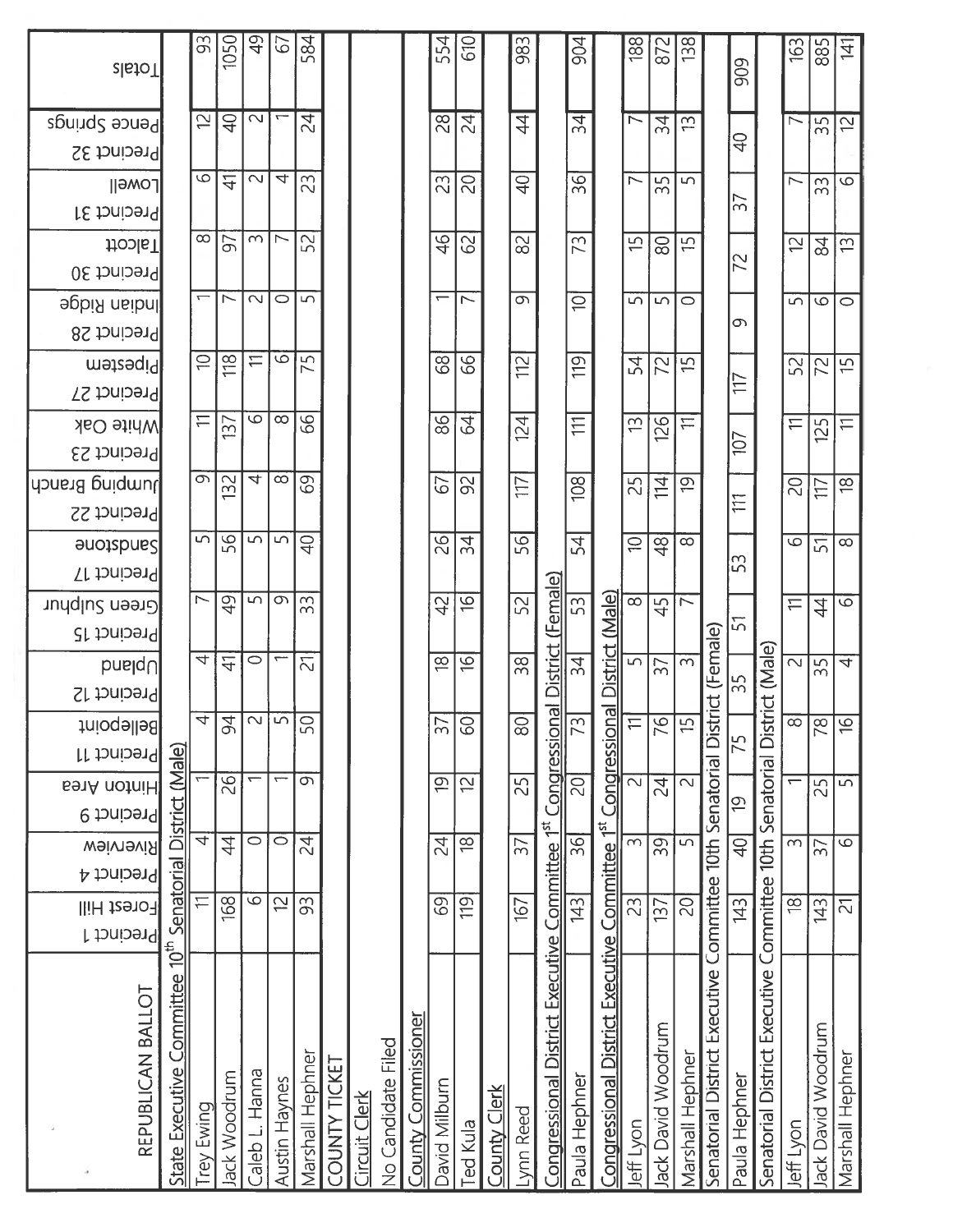| REPUBLICAN BALLOT                                                     | Forest Hill<br>Precinct 1 | <b>weiview</b><br>Precinct 4 | Precinct 9                | Precinct 11<br><b>691A</b> notniH | <b>Bellepoint</b>        | $\mathsf{b}$ nslqU<br>Precinct 12 | Precinct 15 | Precinct 17<br>Green Sulphur | sandsbne2                       | Precinct 22 | Precinct 23<br> dɔnsnd granch | <b>White Oak</b> | Precinct 27 | metesem        | hdian Ridge<br>Precinct 28    | Precinct 30 | Precinct 31<br><b>Hoole</b> | $\parallel$ amo             | Precinct 32 | Pence Springs      | <b>zlstoT</b>  |
|-----------------------------------------------------------------------|---------------------------|------------------------------|---------------------------|-----------------------------------|--------------------------|-----------------------------------|-------------|------------------------------|---------------------------------|-------------|-------------------------------|------------------|-------------|----------------|-------------------------------|-------------|-----------------------------|-----------------------------|-------------|--------------------|----------------|
| Delegate District Executive Committee                                 |                           |                              | 40 <sup>th</sup> Delegate |                                   | 힘<br><u>Disti</u>        | (Female)                          |             |                              |                                 |             |                               |                  |             |                |                               |             |                             |                             |             |                    |                |
| Paula Hephner                                                         | 42                        | $\overline{39}$              |                           | 2                                 | 74                       | $\circ$                           |             | $\circ$                      | $\circ$                         |             | $\circ$                       | $\circ$          |             | $\circ$        | $\rightleftharpoons$          |             | 74                          | 34                          |             | $\circ$            | 395            |
| Delegate District Executive Committee 41 <sup>st</sup> Delegate Distr |                           |                              |                           |                                   |                          | ct (Female)                       |             |                              |                                 |             |                               |                  |             |                |                               |             |                             |                             |             |                    |                |
| Patty Lyon                                                            | $\overline{\circ}$        |                              | ਠ                         | ਠ                                 | $\overline{\circ}$       | $\overline{34}$                   |             | 53                           | $\overline{54}$                 |             | $\overline{100}$              | 108              |             | 109            | $\circ$                       |             | $\circ$                     | $\circ$                     |             | $\overline{57}$    | 495            |
| Delegate District Executive Committee 40 <sup>th</sup> Delegate Dist  |                           |                              |                           |                                   | <u>rict</u>              | <u>(Male</u>                      |             |                              |                                 |             |                               |                  |             |                |                               |             |                             |                             |             |                    |                |
| Jack David Woodrum                                                    | $\frac{1}{48}$            |                              | $\overline{\frac{8}{3}}$  | $\overline{23}$                   | 83                       | $\circ$                           |             | $\circ$                      | $\overline{\circ}$              |             | $\circ$                       | $\circ$          |             | 0              | $\infty$                      |             | 88                          | $\frac{8}{3}$               |             | $\circ$            | 426            |
| Marshall Hephner                                                      | $\overline{30}$           |                              | $\overline{\infty}$       | 5                                 | $\overline{8}$           | $\circ$                           |             | $\circ$                      | $\circ$                         |             | $\circ$                       | $\circ$          |             | $\circ$        | $\sim$                        |             | $\overline{\mathcal{L}}$    | $\overline{\phantom{0}}$    |             | $\circ$            | ଚ              |
| Delegate District Executive Committee 41 <sup>st</sup> Delegate Distr |                           |                              |                           |                                   |                          | ct (Male)                         |             |                              |                                 |             |                               |                  |             |                |                               |             |                             |                             |             |                    |                |
| Jeff Lyon                                                             | $\overline{\circ}$        |                              | ਠ                         | ਠ                                 | $\overline{\circ}$       | 34                                |             | $\overline{51}$              | $\overline{54}$                 |             | 103                           | 105              |             | $\frac{2}{11}$ | $\overline{\circ}$            |             | $\circ$                     | $\overline{\circ}$          |             | 35                 | 494            |
| County Executive Committee Greenbrier District (Female)               |                           |                              |                           |                                   |                          |                                   |             |                              |                                 |             |                               |                  |             |                |                               |             |                             |                             |             |                    |                |
| Paula Hephner                                                         | 135                       |                              | $\overline{\circ}$        | $\circ$                           | 75                       | $\overline{32}$                   |             | $\circ$                      | $\circ$                         |             | $\circ$                       | $\circ$          |             | $\circ$        | $\overline{\circ}$            |             | 76                          | $\circ$                     |             | $\overline{\circ}$ | 318            |
| County Executive Committee Greenbrier District (Male)                 |                           |                              |                           |                                   |                          |                                   |             |                              |                                 |             |                               |                  |             |                |                               |             |                             |                             |             |                    |                |
| Marshall Hephner                                                      | $\frac{134}{5}$           |                              | $\overline{\circ}$        | $\overline{\circ}$                | $\overline{\mathcal{A}}$ | $\overline{34}$                   |             | $\circ$                      | $\circ$                         |             | $\circ$                       | $\circ$          |             | $\circ$        | $\overline{\circ}$            |             | 79                          | $\circ$                     |             | ਠ                  | 321            |
| County Executive Committee New River District (Female)                |                           |                              |                           |                                   |                          |                                   |             |                              |                                 |             |                               |                  |             |                |                               |             |                             |                             |             |                    |                |
| Kimberly Lynn Arrington                                               | $\overline{\circ}$        | 35                           |                           | $\overline{\circ}$                | $\overline{\circ}$       | Ö                                 |             | $\frac{8}{5}$                | 55                              |             | $\circ$                       | $\circ$          |             | $\circ$        | $\circ$                       |             | $\circ$                     | 37                          |             | $\overline{36}$    | $\Xi$          |
| County Executive Committee New River District (Male)                  |                           |                              |                           |                                   |                          |                                   |             |                              |                                 |             |                               |                  |             |                |                               |             |                             |                             |             |                    |                |
| Robert Johnston                                                       | $\overline{\circ}$        | $\overline{38}$              |                           | $\overline{\circ}$                | $\circ$                  | $\circ$                           |             | $\overline{4}$               | 50                              |             | $\circ$                       | $\circ$          |             | $\circ$        | $\circ$                       |             | $\circ$                     | 23                          |             | 36                 | $\overline{9}$ |
| Robert Thaddeus Burns                                                 | $\overline{\circ}$        | $\overline{\ominus}$         |                           | $\overline{\circ}$                | $\circ$                  | $\circ$                           |             | $\overline{5}$               | $\overline{\widetilde{\infty}}$ |             | $\circ$                       | $\circ$          |             | $\circ$        | $\circ$                       |             | $\circ$                     | $\frac{\partial}{\partial}$ |             | $\overline{z}$     | ৯              |
| County Executive Committee Bluestone District (Female)                |                           |                              |                           |                                   |                          |                                   |             |                              |                                 |             |                               |                  |             |                |                               |             |                             |                             |             |                    |                |
| Patty Lyon                                                            | ਠ                         |                              | $\overline{\circ}$        | $\overline{13}$                   | $\circ$                  | $\circ$                           |             | $\circ$                      | $\circ$                         |             | $\approx$                     | 87               |             | 83             | G                             |             | $\circ$                     | 0                           |             | ਠ                  | 274            |
| Brenda G. Webb                                                        | $\overline{\circ}$        |                              | ਠ                         | $\overline{z}$                    | $\circ$                  | $\circ$                           |             | $\circ$                      | $\circ$                         |             | 67                            | 72               |             | 95             | $\overline{\phantom{0}}$      |             | $\circ$                     | $\circ$                     |             | $\overline{\circ}$ | 255            |
| County Executive Committee Bluestone District (Male)                  |                           |                              |                           |                                   |                          |                                   |             |                              |                                 |             |                               |                  |             |                |                               |             |                             |                             |             |                    |                |
| Jeff Lyon                                                             | ਠ                         |                              | ਠ                         | 23                                | $\overline{\circ}$       | $\overline{\circ}$                |             | $\overline{\circ}$           | $\overline{\circ}$              |             | 106                           | 110              |             | $\Xi$          | $\overleftarrow{\phantom{m}}$ |             | $\overline{\circ}$          | ਠ                           |             | ਠ                  | 360            |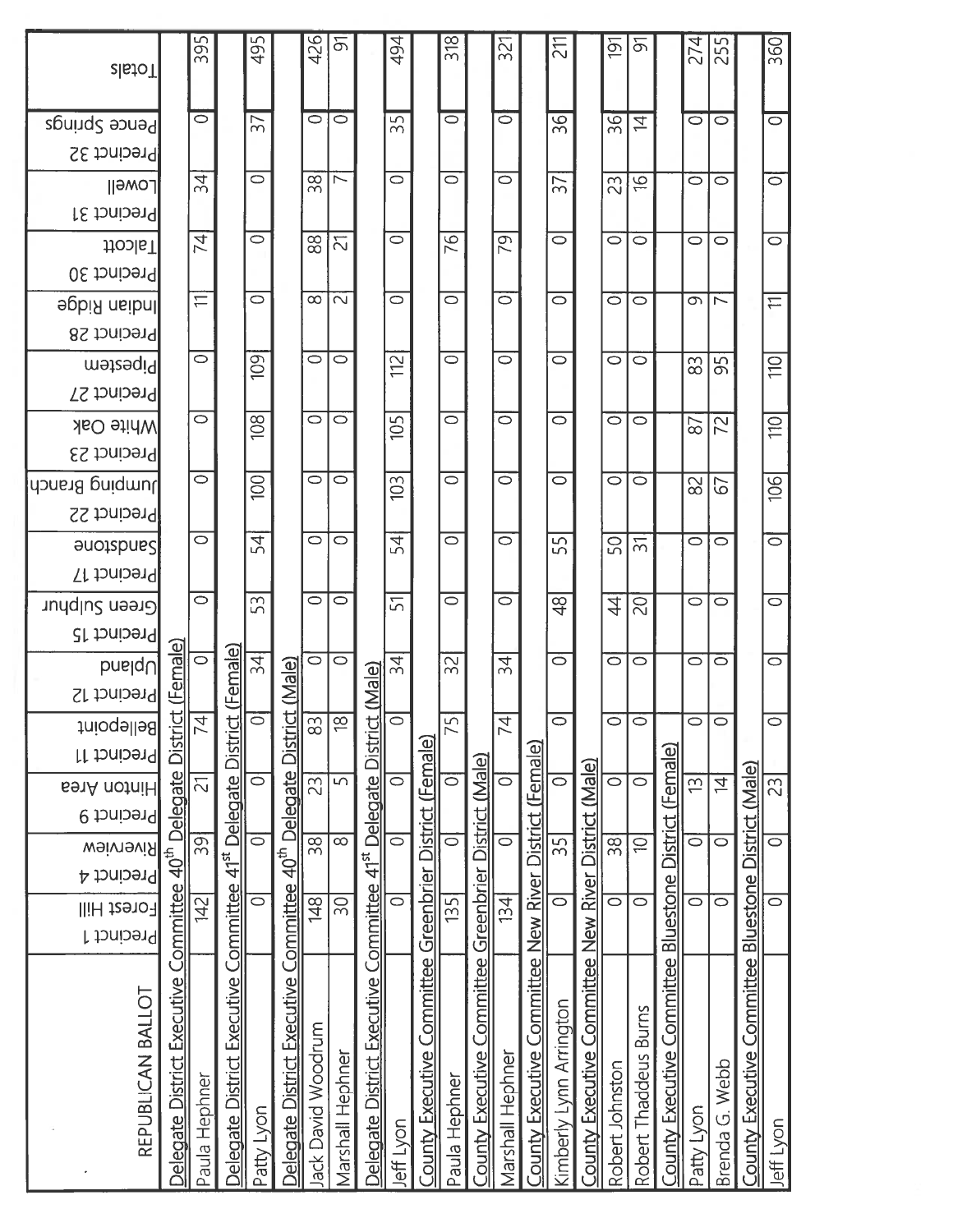| Precinct 30<br>$\overline{\phantom{0}}$<br>$\overline{\phantom{0}}$<br>$\circ$<br>$\circ$<br>$\circ$<br>$\overline{ }$<br>$\overline{\phantom{0}}$<br>$\circ$<br>$\overline{\phantom{m}}$<br>$\circ$<br>$\circ$<br>lndian Ridge<br>$\circ$<br>$\overline{\phantom{0}}$<br>Precinct 28<br>$\overline{74}$<br>63<br>28<br>$\overline{P}$<br>$\overline{1}$<br>$\frac{1}{2}$<br>22<br>53<br>12<br>$\overline{4}$<br>50<br>73<br>$\frac{8}{20}$<br>metesqiq<br>Precinct 27<br>65<br>$\overline{\mathcal{S}}$<br>23<br>$\ddot{4}$<br>36<br>96<br>$\frac{3}{4}$<br>의<br>69<br>54<br>49<br>56<br>$\widetilde{\Xi}$<br><b>Mhite Oak</b><br>Precinct 23<br>$\overline{SO}$<br>57<br>$\overline{36}$<br>$\frac{24}{3}$<br>$\overline{39}$<br>Jumping Branch<br>$\varphi$<br>25<br>65<br>$\overline{\smash{\sim}}$<br>$\overline{36}$<br>63<br>65<br>107<br>Precinct 22<br>32<br>$\overline{38}$<br>9<br>$\overline{4}$<br>$\rightleftarrows$<br>26<br>$\sigma$<br>$\overline{42}$<br>22<br>$\approx$<br>$\overline{\overline{1}}$<br>23<br> %<br><b>Sandsbree</b><br>Precinct 17<br>$\overline{36}$<br>51<br>$\frac{8}{26}$<br>$\rightleftharpoons$<br>$\overline{48}$<br>$\overline{25}$<br>$\overline{1}$<br>29<br>36<br><b>Preen Sulphur</b><br>$\widetilde{\Xi}$<br>30<br>23<br>Precinct 15<br>27<br>$\overline{37}$<br>$\overline{\mathcal{A}}$<br>$\overline{\infty}$<br>$\frac{8}{10}$<br>$\frac{8}{10}$<br>ത  <br>92<br>24<br>$\overline{37}$<br>$\overline{\phantom{0}}$<br>$b$ nsiq $\cup$<br>27<br> ္လ<br>Precinct 12<br>96<br>$\overline{C}$<br>$\overline{78}$<br>$\frac{\text{Sendorial District (Female)}{28} \overline{10} \overline{15} \overline{21}$<br>$\overline{5}$<br>$\overline{SO}$<br>167<br>$\overline{5}$<br>103<br>$\overline{2}$<br>$\overline{9}$<br>$\overline{\mathcal{N}}$<br><b>Bellepoint</b><br>$\approx$<br>≓<br>State Executive Committee 10 <sup>th</sup> Senatorial District (Male)<br>Precinct 11<br><b>Congressional District</b><br>of Delegates 40 <sup>th</sup> Delegate District<br>Member of House of Delegates 41st Delegate District<br>$\overline{7}$<br>$\overline{9}$<br>$\overline{33}$<br>$\overline{\mathfrak{S}}$<br>$\overline{30}$<br>58<br>$\overline{76}$<br>33<br>$\overline{5}$<br>47<br>45<br>$\sqrt{8}$<br>Hinton Area<br>Precinct 9<br>$\overline{45}$<br>$\overline{72}$<br>$\overline{\frac{\infty}{}}$<br>$\overline{8}$<br>$\overline{27}$<br>$\sqrt{38}$<br>52<br>$\overline{34}$<br>$\ominus$<br>$\overline{4}$<br>73<br>45<br><b>M</b> erview<br>Precinct 4<br>84<br>$\frac{1}{4}$<br>$\overline{9}$<br>51<br>73<br>$\overline{SO}$<br>$\overline{2}$<br>130<br>$\overline{2}$<br>$\overline{7}$<br>21<br>61<br>Forest Hill<br><b>District</b><br>House of Representatives 1st<br>Precinct 1<br>State Executive Committee 10 <sup>th</sup><br>Senatorial<br>DEMOCRAT BALLOT<br>Margaret Anne Staggers<br><b>County Commissioner</b><br>Joseph M. Blankenship<br>Debbie Philips-Weikle<br>Sam Brown Petsonk<br>No Candidate Filed<br>No Candidate Filed<br>Member of House<br>NATIONAL TICKET<br>State Senator 10 <sup>th</sup><br>Diane L. Browning<br>Stephen Baldwin<br>Joe Aucremanne<br>Damie Spencer<br>Linda Huffman<br>STATE TICKET<br>Selina Vickers<br>Curtis Shaver<br><b>County Clerk</b><br>acy Watson<br><u> Circuit</u><br>Clerk<br>Stacy Ford<br>$\overline{C}$ |                        |                 |    |    |     |                 |    |                |      |  |      |                |         |                |                            |             |                          |                  |
|-----------------------------------------------------------------------------------------------------------------------------------------------------------------------------------------------------------------------------------------------------------------------------------------------------------------------------------------------------------------------------------------------------------------------------------------------------------------------------------------------------------------------------------------------------------------------------------------------------------------------------------------------------------------------------------------------------------------------------------------------------------------------------------------------------------------------------------------------------------------------------------------------------------------------------------------------------------------------------------------------------------------------------------------------------------------------------------------------------------------------------------------------------------------------------------------------------------------------------------------------------------------------------------------------------------------------------------------------------------------------------------------------------------------------------------------------------------------------------------------------------------------------------------------------------------------------------------------------------------------------------------------------------------------------------------------------------------------------------------------------------------------------------------------------------------------------------------------------------------------------------------------------------------------------------------------------------------------------------------------------------------------------------------------------------------------------------------------------------------------------------------------------------------------------------------------------------------------------------------------------------------------------------------------------------------------------------------------------------------------------------------------------------------------------------------------------------------------------------------------------------------------------------------------------------------------------------------------------------------------------------------------------------------------------------------------------------------------------------------------------------------------------------------------------------------------------------------------------------------------------------------------------------------------------------------------------------------------------------------------------------------------------------------------------------------------------------------------------------------------------------------------------------------------------------------------------------------------------------------------------------------------------------------------------------------------------------------------------|------------------------|-----------------|----|----|-----|-----------------|----|----------------|------|--|------|----------------|---------|----------------|----------------------------|-------------|--------------------------|------------------|
|                                                                                                                                                                                                                                                                                                                                                                                                                                                                                                                                                                                                                                                                                                                                                                                                                                                                                                                                                                                                                                                                                                                                                                                                                                                                                                                                                                                                                                                                                                                                                                                                                                                                                                                                                                                                                                                                                                                                                                                                                                                                                                                                                                                                                                                                                                                                                                                                                                                                                                                                                                                                                                                                                                                                                                                                                                                                                                                                                                                                                                                                                                                                                                                                                                                                                                                                               |                        |                 |    |    |     |                 |    |                |      |  |      |                | Halcott | Precinct 31    | [Jewol                     | Precinct 32 | Pence Springs            | zlstoT           |
|                                                                                                                                                                                                                                                                                                                                                                                                                                                                                                                                                                                                                                                                                                                                                                                                                                                                                                                                                                                                                                                                                                                                                                                                                                                                                                                                                                                                                                                                                                                                                                                                                                                                                                                                                                                                                                                                                                                                                                                                                                                                                                                                                                                                                                                                                                                                                                                                                                                                                                                                                                                                                                                                                                                                                                                                                                                                                                                                                                                                                                                                                                                                                                                                                                                                                                                                               |                        |                 |    |    |     |                 |    |                |      |  |      |                |         |                |                            |             |                          |                  |
|                                                                                                                                                                                                                                                                                                                                                                                                                                                                                                                                                                                                                                                                                                                                                                                                                                                                                                                                                                                                                                                                                                                                                                                                                                                                                                                                                                                                                                                                                                                                                                                                                                                                                                                                                                                                                                                                                                                                                                                                                                                                                                                                                                                                                                                                                                                                                                                                                                                                                                                                                                                                                                                                                                                                                                                                                                                                                                                                                                                                                                                                                                                                                                                                                                                                                                                                               |                        |                 |    |    |     |                 |    |                |      |  |      |                |         |                |                            |             |                          |                  |
|                                                                                                                                                                                                                                                                                                                                                                                                                                                                                                                                                                                                                                                                                                                                                                                                                                                                                                                                                                                                                                                                                                                                                                                                                                                                                                                                                                                                                                                                                                                                                                                                                                                                                                                                                                                                                                                                                                                                                                                                                                                                                                                                                                                                                                                                                                                                                                                                                                                                                                                                                                                                                                                                                                                                                                                                                                                                                                                                                                                                                                                                                                                                                                                                                                                                                                                                               |                        |                 |    |    |     |                 |    |                |      |  |      |                |         | 73             | $\overline{2}$             |             | $\overline{9}$           | 670              |
|                                                                                                                                                                                                                                                                                                                                                                                                                                                                                                                                                                                                                                                                                                                                                                                                                                                                                                                                                                                                                                                                                                                                                                                                                                                                                                                                                                                                                                                                                                                                                                                                                                                                                                                                                                                                                                                                                                                                                                                                                                                                                                                                                                                                                                                                                                                                                                                                                                                                                                                                                                                                                                                                                                                                                                                                                                                                                                                                                                                                                                                                                                                                                                                                                                                                                                                                               |                        |                 |    |    |     |                 |    |                |      |  |      |                |         |                |                            |             |                          |                  |
|                                                                                                                                                                                                                                                                                                                                                                                                                                                                                                                                                                                                                                                                                                                                                                                                                                                                                                                                                                                                                                                                                                                                                                                                                                                                                                                                                                                                                                                                                                                                                                                                                                                                                                                                                                                                                                                                                                                                                                                                                                                                                                                                                                                                                                                                                                                                                                                                                                                                                                                                                                                                                                                                                                                                                                                                                                                                                                                                                                                                                                                                                                                                                                                                                                                                                                                                               |                        |                 |    |    |     |                 |    |                |      |  |      |                |         |                |                            |             |                          |                  |
|                                                                                                                                                                                                                                                                                                                                                                                                                                                                                                                                                                                                                                                                                                                                                                                                                                                                                                                                                                                                                                                                                                                                                                                                                                                                                                                                                                                                                                                                                                                                                                                                                                                                                                                                                                                                                                                                                                                                                                                                                                                                                                                                                                                                                                                                                                                                                                                                                                                                                                                                                                                                                                                                                                                                                                                                                                                                                                                                                                                                                                                                                                                                                                                                                                                                                                                                               |                        |                 |    |    |     |                 |    |                |      |  |      |                |         | 110            | 34                         |             | $\overline{5}$           | 992              |
|                                                                                                                                                                                                                                                                                                                                                                                                                                                                                                                                                                                                                                                                                                                                                                                                                                                                                                                                                                                                                                                                                                                                                                                                                                                                                                                                                                                                                                                                                                                                                                                                                                                                                                                                                                                                                                                                                                                                                                                                                                                                                                                                                                                                                                                                                                                                                                                                                                                                                                                                                                                                                                                                                                                                                                                                                                                                                                                                                                                                                                                                                                                                                                                                                                                                                                                                               |                        |                 |    |    |     |                 |    |                |      |  |      |                |         |                |                            |             |                          |                  |
|                                                                                                                                                                                                                                                                                                                                                                                                                                                                                                                                                                                                                                                                                                                                                                                                                                                                                                                                                                                                                                                                                                                                                                                                                                                                                                                                                                                                                                                                                                                                                                                                                                                                                                                                                                                                                                                                                                                                                                                                                                                                                                                                                                                                                                                                                                                                                                                                                                                                                                                                                                                                                                                                                                                                                                                                                                                                                                                                                                                                                                                                                                                                                                                                                                                                                                                                               |                        |                 |    |    |     |                 |    |                |      |  |      |                |         |                |                            |             |                          |                  |
|                                                                                                                                                                                                                                                                                                                                                                                                                                                                                                                                                                                                                                                                                                                                                                                                                                                                                                                                                                                                                                                                                                                                                                                                                                                                                                                                                                                                                                                                                                                                                                                                                                                                                                                                                                                                                                                                                                                                                                                                                                                                                                                                                                                                                                                                                                                                                                                                                                                                                                                                                                                                                                                                                                                                                                                                                                                                                                                                                                                                                                                                                                                                                                                                                                                                                                                                               |                        |                 |    |    |     |                 |    |                |      |  |      |                |         |                |                            |             |                          |                  |
|                                                                                                                                                                                                                                                                                                                                                                                                                                                                                                                                                                                                                                                                                                                                                                                                                                                                                                                                                                                                                                                                                                                                                                                                                                                                                                                                                                                                                                                                                                                                                                                                                                                                                                                                                                                                                                                                                                                                                                                                                                                                                                                                                                                                                                                                                                                                                                                                                                                                                                                                                                                                                                                                                                                                                                                                                                                                                                                                                                                                                                                                                                                                                                                                                                                                                                                                               |                        |                 |    |    |     |                 |    |                |      |  |      |                |         |                |                            |             |                          |                  |
|                                                                                                                                                                                                                                                                                                                                                                                                                                                                                                                                                                                                                                                                                                                                                                                                                                                                                                                                                                                                                                                                                                                                                                                                                                                                                                                                                                                                                                                                                                                                                                                                                                                                                                                                                                                                                                                                                                                                                                                                                                                                                                                                                                                                                                                                                                                                                                                                                                                                                                                                                                                                                                                                                                                                                                                                                                                                                                                                                                                                                                                                                                                                                                                                                                                                                                                                               |                        |                 |    |    |     |                 |    |                |      |  |      |                |         |                |                            |             |                          |                  |
|                                                                                                                                                                                                                                                                                                                                                                                                                                                                                                                                                                                                                                                                                                                                                                                                                                                                                                                                                                                                                                                                                                                                                                                                                                                                                                                                                                                                                                                                                                                                                                                                                                                                                                                                                                                                                                                                                                                                                                                                                                                                                                                                                                                                                                                                                                                                                                                                                                                                                                                                                                                                                                                                                                                                                                                                                                                                                                                                                                                                                                                                                                                                                                                                                                                                                                                                               |                        |                 |    |    |     |                 |    |                |      |  |      |                |         | $\overline{1}$ | $\sim$                     |             | $\infty$                 | 185              |
|                                                                                                                                                                                                                                                                                                                                                                                                                                                                                                                                                                                                                                                                                                                                                                                                                                                                                                                                                                                                                                                                                                                                                                                                                                                                                                                                                                                                                                                                                                                                                                                                                                                                                                                                                                                                                                                                                                                                                                                                                                                                                                                                                                                                                                                                                                                                                                                                                                                                                                                                                                                                                                                                                                                                                                                                                                                                                                                                                                                                                                                                                                                                                                                                                                                                                                                                               |                        |                 |    |    |     |                 |    |                |      |  |      |                |         | 29             | $\overline{4}$             |             | $\overline{\Xi}$         | 382              |
|                                                                                                                                                                                                                                                                                                                                                                                                                                                                                                                                                                                                                                                                                                                                                                                                                                                                                                                                                                                                                                                                                                                                                                                                                                                                                                                                                                                                                                                                                                                                                                                                                                                                                                                                                                                                                                                                                                                                                                                                                                                                                                                                                                                                                                                                                                                                                                                                                                                                                                                                                                                                                                                                                                                                                                                                                                                                                                                                                                                                                                                                                                                                                                                                                                                                                                                                               |                        |                 |    |    |     |                 |    |                |      |  |      |                |         | 47             | 25                         |             | H                        |                  |
|                                                                                                                                                                                                                                                                                                                                                                                                                                                                                                                                                                                                                                                                                                                                                                                                                                                                                                                                                                                                                                                                                                                                                                                                                                                                                                                                                                                                                                                                                                                                                                                                                                                                                                                                                                                                                                                                                                                                                                                                                                                                                                                                                                                                                                                                                                                                                                                                                                                                                                                                                                                                                                                                                                                                                                                                                                                                                                                                                                                                                                                                                                                                                                                                                                                                                                                                               |                        |                 |    |    |     |                 |    |                |      |  |      |                |         | 59             | $\frac{5}{4}$              |             | 20                       | $rac{406}{508}$  |
|                                                                                                                                                                                                                                                                                                                                                                                                                                                                                                                                                                                                                                                                                                                                                                                                                                                                                                                                                                                                                                                                                                                                                                                                                                                                                                                                                                                                                                                                                                                                                                                                                                                                                                                                                                                                                                                                                                                                                                                                                                                                                                                                                                                                                                                                                                                                                                                                                                                                                                                                                                                                                                                                                                                                                                                                                                                                                                                                                                                                                                                                                                                                                                                                                                                                                                                                               |                        |                 |    |    |     |                 |    |                |      |  |      |                |         |                |                            |             |                          |                  |
|                                                                                                                                                                                                                                                                                                                                                                                                                                                                                                                                                                                                                                                                                                                                                                                                                                                                                                                                                                                                                                                                                                                                                                                                                                                                                                                                                                                                                                                                                                                                                                                                                                                                                                                                                                                                                                                                                                                                                                                                                                                                                                                                                                                                                                                                                                                                                                                                                                                                                                                                                                                                                                                                                                                                                                                                                                                                                                                                                                                                                                                                                                                                                                                                                                                                                                                                               |                        |                 |    |    |     |                 |    |                |      |  |      |                |         | $\frac{2}{3}$  | $\widetilde{\mathfrak{D}}$ |             |                          |                  |
|                                                                                                                                                                                                                                                                                                                                                                                                                                                                                                                                                                                                                                                                                                                                                                                                                                                                                                                                                                                                                                                                                                                                                                                                                                                                                                                                                                                                                                                                                                                                                                                                                                                                                                                                                                                                                                                                                                                                                                                                                                                                                                                                                                                                                                                                                                                                                                                                                                                                                                                                                                                                                                                                                                                                                                                                                                                                                                                                                                                                                                                                                                                                                                                                                                                                                                                                               |                        |                 |    |    |     |                 |    |                |      |  |      |                |         |                | $\overline{8}$             |             | <u>ान्न</u>              | $\frac{27}{200}$ |
|                                                                                                                                                                                                                                                                                                                                                                                                                                                                                                                                                                                                                                                                                                                                                                                                                                                                                                                                                                                                                                                                                                                                                                                                                                                                                                                                                                                                                                                                                                                                                                                                                                                                                                                                                                                                                                                                                                                                                                                                                                                                                                                                                                                                                                                                                                                                                                                                                                                                                                                                                                                                                                                                                                                                                                                                                                                                                                                                                                                                                                                                                                                                                                                                                                                                                                                                               |                        |                 |    |    |     |                 |    |                |      |  |      |                |         | $\frac{2}{2}$  |                            |             | $\overline{\phantom{0}}$ |                  |
|                                                                                                                                                                                                                                                                                                                                                                                                                                                                                                                                                                                                                                                                                                                                                                                                                                                                                                                                                                                                                                                                                                                                                                                                                                                                                                                                                                                                                                                                                                                                                                                                                                                                                                                                                                                                                                                                                                                                                                                                                                                                                                                                                                                                                                                                                                                                                                                                                                                                                                                                                                                                                                                                                                                                                                                                                                                                                                                                                                                                                                                                                                                                                                                                                                                                                                                                               |                        |                 |    |    |     |                 |    |                |      |  |      |                |         | 57             | $\sqrt{5}$                 |             | $\overline{6}$           | 645              |
|                                                                                                                                                                                                                                                                                                                                                                                                                                                                                                                                                                                                                                                                                                                                                                                                                                                                                                                                                                                                                                                                                                                                                                                                                                                                                                                                                                                                                                                                                                                                                                                                                                                                                                                                                                                                                                                                                                                                                                                                                                                                                                                                                                                                                                                                                                                                                                                                                                                                                                                                                                                                                                                                                                                                                                                                                                                                                                                                                                                                                                                                                                                                                                                                                                                                                                                                               |                        |                 |    |    |     |                 |    |                |      |  |      |                |         |                |                            |             |                          |                  |
|                                                                                                                                                                                                                                                                                                                                                                                                                                                                                                                                                                                                                                                                                                                                                                                                                                                                                                                                                                                                                                                                                                                                                                                                                                                                                                                                                                                                                                                                                                                                                                                                                                                                                                                                                                                                                                                                                                                                                                                                                                                                                                                                                                                                                                                                                                                                                                                                                                                                                                                                                                                                                                                                                                                                                                                                                                                                                                                                                                                                                                                                                                                                                                                                                                                                                                                                               |                        |                 |    |    |     |                 |    |                |      |  |      |                | 122     |                | $\overline{57}$            |             | $\overline{50}$          | 1,051            |
|                                                                                                                                                                                                                                                                                                                                                                                                                                                                                                                                                                                                                                                                                                                                                                                                                                                                                                                                                                                                                                                                                                                                                                                                                                                                                                                                                                                                                                                                                                                                                                                                                                                                                                                                                                                                                                                                                                                                                                                                                                                                                                                                                                                                                                                                                                                                                                                                                                                                                                                                                                                                                                                                                                                                                                                                                                                                                                                                                                                                                                                                                                                                                                                                                                                                                                                                               |                        |                 |    |    |     |                 |    |                |      |  |      |                |         |                |                            |             |                          |                  |
|                                                                                                                                                                                                                                                                                                                                                                                                                                                                                                                                                                                                                                                                                                                                                                                                                                                                                                                                                                                                                                                                                                                                                                                                                                                                                                                                                                                                                                                                                                                                                                                                                                                                                                                                                                                                                                                                                                                                                                                                                                                                                                                                                                                                                                                                                                                                                                                                                                                                                                                                                                                                                                                                                                                                                                                                                                                                                                                                                                                                                                                                                                                                                                                                                                                                                                                                               |                        |                 |    |    |     |                 |    |                |      |  |      |                |         | 72             | $\frac{8}{2}$              |             | $\overline{17}$          | 547              |
|                                                                                                                                                                                                                                                                                                                                                                                                                                                                                                                                                                                                                                                                                                                                                                                                                                                                                                                                                                                                                                                                                                                                                                                                                                                                                                                                                                                                                                                                                                                                                                                                                                                                                                                                                                                                                                                                                                                                                                                                                                                                                                                                                                                                                                                                                                                                                                                                                                                                                                                                                                                                                                                                                                                                                                                                                                                                                                                                                                                                                                                                                                                                                                                                                                                                                                                                               |                        |                 |    |    |     |                 |    |                |      |  |      |                |         | ခြိ            | $\overline{4}$             |             | $\overline{Q}$           | 586              |
|                                                                                                                                                                                                                                                                                                                                                                                                                                                                                                                                                                                                                                                                                                                                                                                                                                                                                                                                                                                                                                                                                                                                                                                                                                                                                                                                                                                                                                                                                                                                                                                                                                                                                                                                                                                                                                                                                                                                                                                                                                                                                                                                                                                                                                                                                                                                                                                                                                                                                                                                                                                                                                                                                                                                                                                                                                                                                                                                                                                                                                                                                                                                                                                                                                                                                                                                               |                        |                 |    |    |     |                 |    |                |      |  |      |                |         |                |                            |             |                          |                  |
| 95                                                                                                                                                                                                                                                                                                                                                                                                                                                                                                                                                                                                                                                                                                                                                                                                                                                                                                                                                                                                                                                                                                                                                                                                                                                                                                                                                                                                                                                                                                                                                                                                                                                                                                                                                                                                                                                                                                                                                                                                                                                                                                                                                                                                                                                                                                                                                                                                                                                                                                                                                                                                                                                                                                                                                                                                                                                                                                                                                                                                                                                                                                                                                                                                                                                                                                                                            | Jackie Jeffries Farley | TT <sub>1</sub> | 68 | 63 | 154 | $\overline{36}$ | 42 | $\overline{4}$ | $88$ |  | $68$ | $\overline{a}$ | 96      |                | $\frac{1}{20}$             |             | 25                       | 919              |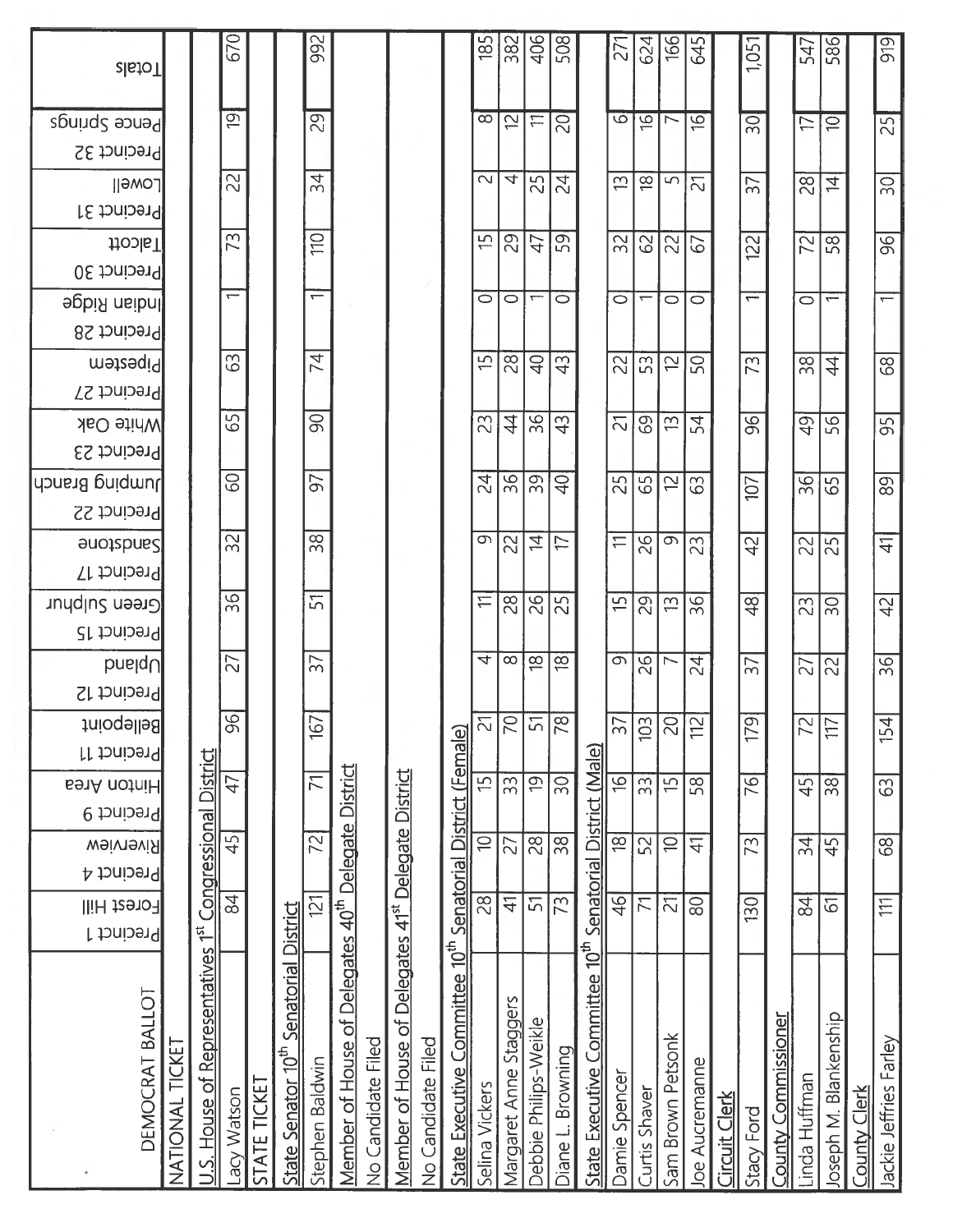| <b>BanA</b> notniH<br>Precinct 9                      | <b>Bellepoint</b><br>Precinct 11                                                      | Precinct 12                                                                                                                                                                                                                                                                                                                                                                                                                             | Precinct 15<br>$p$ uelqU                                          | <b>Green Sulphur</b>                                                                                                                                                                                                                                                                                                                                                                                                                                                | <b>Sandsbree</b><br>Precinct 17 | Precinct 22 | dɔnsɪ8 gniqmul                                                                                | Precinct 23 | Precinct 27<br><b>Mhite Oak</b> | metesqiq | Precinct 28 | luqiau Kidge                                                                                          | Precinct 30 | Precinct 31<br>Talcott | Lowell                                                  | Precinct 32 | Pence Springs                                                                  | zlatoT           |
|-------------------------------------------------------|---------------------------------------------------------------------------------------|-----------------------------------------------------------------------------------------------------------------------------------------------------------------------------------------------------------------------------------------------------------------------------------------------------------------------------------------------------------------------------------------------------------------------------------------|-------------------------------------------------------------------|---------------------------------------------------------------------------------------------------------------------------------------------------------------------------------------------------------------------------------------------------------------------------------------------------------------------------------------------------------------------------------------------------------------------------------------------------------------------|---------------------------------|-------------|-----------------------------------------------------------------------------------------------|-------------|---------------------------------|----------|-------------|-------------------------------------------------------------------------------------------------------|-------------|------------------------|---------------------------------------------------------|-------------|--------------------------------------------------------------------------------|------------------|
| 75t                                                   | Congressional                                                                         |                                                                                                                                                                                                                                                                                                                                                                                                                                         | District (Female)                                                 |                                                                                                                                                                                                                                                                                                                                                                                                                                                                     |                                 |             |                                                                                               |             |                                 |          |             |                                                                                                       |             |                        |                                                         |             |                                                                                |                  |
| 65<br>59                                              | 152                                                                                   |                                                                                                                                                                                                                                                                                                                                                                                                                                         | $\approx$                                                         | 45                                                                                                                                                                                                                                                                                                                                                                                                                                                                  | $\overline{34}$                 |             | $\infty$                                                                                      |             | 89                              | 20       |             | $\overline{\phantom{0}}$                                                                              |             | $\sum$                 | $\overline{\mathfrak{D}}$                               |             | 26                                                                             | 893              |
|                                                       | Congressional District Executive Committee 1st Congressional                          |                                                                                                                                                                                                                                                                                                                                                                                                                                         | District (Male)                                                   |                                                                                                                                                                                                                                                                                                                                                                                                                                                                     |                                 |             |                                                                                               |             |                                 |          |             |                                                                                                       |             |                        |                                                         |             |                                                                                |                  |
|                                                       |                                                                                       |                                                                                                                                                                                                                                                                                                                                                                                                                                         |                                                                   |                                                                                                                                                                                                                                                                                                                                                                                                                                                                     |                                 |             |                                                                                               |             |                                 |          |             |                                                                                                       |             |                        |                                                         |             |                                                                                |                  |
|                                                       | Senatorial District Executive Committee 10 <sup>th</sup> Senatorial District (Female) |                                                                                                                                                                                                                                                                                                                                                                                                                                         |                                                                   |                                                                                                                                                                                                                                                                                                                                                                                                                                                                     |                                 |             |                                                                                               |             |                                 |          |             |                                                                                                       |             |                        |                                                         |             |                                                                                |                  |
| 63<br>56                                              | 43                                                                                    |                                                                                                                                                                                                                                                                                                                                                                                                                                         | $\overline{5}$                                                    | $\overline{4}$                                                                                                                                                                                                                                                                                                                                                                                                                                                      | 34                              |             | $\overline{5}$                                                                                |             | $\overline{8}$                  | 59       |             | $\overline{\phantom{0}}$                                                                              |             | 102                    | 29                                                      |             | $\overline{z}$                                                                 | 861              |
|                                                       |                                                                                       |                                                                                                                                                                                                                                                                                                                                                                                                                                         |                                                                   |                                                                                                                                                                                                                                                                                                                                                                                                                                                                     |                                 |             |                                                                                               |             |                                 |          |             |                                                                                                       |             |                        |                                                         |             |                                                                                |                  |
| 55                                                    |                                                                                       |                                                                                                                                                                                                                                                                                                                                                                                                                                         |                                                                   | 42                                                                                                                                                                                                                                                                                                                                                                                                                                                                  |                                 |             | 22                                                                                            |             |                                 |          |             | $\overline{\circ}$                                                                                    |             |                        |                                                         |             | $\overline{2}$                                                                 | 783              |
|                                                       |                                                                                       |                                                                                                                                                                                                                                                                                                                                                                                                                                         |                                                                   |                                                                                                                                                                                                                                                                                                                                                                                                                                                                     |                                 |             |                                                                                               |             |                                 |          |             |                                                                                                       |             |                        |                                                         |             |                                                                                |                  |
|                                                       |                                                                                       |                                                                                                                                                                                                                                                                                                                                                                                                                                         |                                                                   | $\overline{\circ}$                                                                                                                                                                                                                                                                                                                                                                                                                                                  |                                 |             | $\circ$                                                                                       |             | $\overline{\circ}$              |          |             | $\overline{\phantom{0}}$                                                                              |             |                        |                                                         |             | ਰ                                                                              | 483              |
|                                                       |                                                                                       |                                                                                                                                                                                                                                                                                                                                                                                                                                         |                                                                   |                                                                                                                                                                                                                                                                                                                                                                                                                                                                     |                                 |             |                                                                                               |             |                                 |          |             |                                                                                                       |             |                        |                                                         |             |                                                                                |                  |
|                                                       |                                                                                       |                                                                                                                                                                                                                                                                                                                                                                                                                                         |                                                                   |                                                                                                                                                                                                                                                                                                                                                                                                                                                                     |                                 |             |                                                                                               |             |                                 |          |             |                                                                                                       |             |                        |                                                         |             |                                                                                |                  |
|                                                       |                                                                                       |                                                                                                                                                                                                                                                                                                                                                                                                                                         |                                                                   |                                                                                                                                                                                                                                                                                                                                                                                                                                                                     |                                 |             |                                                                                               |             |                                 |          |             |                                                                                                       |             |                        |                                                         |             |                                                                                |                  |
|                                                       |                                                                                       |                                                                                                                                                                                                                                                                                                                                                                                                                                         |                                                                   |                                                                                                                                                                                                                                                                                                                                                                                                                                                                     |                                 |             |                                                                                               |             |                                 |          |             |                                                                                                       |             |                        |                                                         |             |                                                                                |                  |
|                                                       |                                                                                       |                                                                                                                                                                                                                                                                                                                                                                                                                                         |                                                                   |                                                                                                                                                                                                                                                                                                                                                                                                                                                                     |                                 |             |                                                                                               |             |                                 |          |             |                                                                                                       |             |                        |                                                         |             |                                                                                |                  |
|                                                       |                                                                                       |                                                                                                                                                                                                                                                                                                                                                                                                                                         |                                                                   |                                                                                                                                                                                                                                                                                                                                                                                                                                                                     |                                 |             |                                                                                               |             |                                 |          |             |                                                                                                       |             |                        |                                                         |             |                                                                                |                  |
|                                                       |                                                                                       |                                                                                                                                                                                                                                                                                                                                                                                                                                         |                                                                   |                                                                                                                                                                                                                                                                                                                                                                                                                                                                     |                                 |             |                                                                                               |             |                                 |          |             |                                                                                                       |             |                        |                                                         |             |                                                                                |                  |
| $\overline{\circ}$                                    |                                                                                       |                                                                                                                                                                                                                                                                                                                                                                                                                                         |                                                                   | $\circ$                                                                                                                                                                                                                                                                                                                                                                                                                                                             |                                 |             | $\circ$                                                                                       |             | $\circ$                         |          |             | $\circ$                                                                                               |             |                        |                                                         |             | $\bar{\circ}$                                                                  | 337              |
| $\overline{\circ}$                                    |                                                                                       |                                                                                                                                                                                                                                                                                                                                                                                                                                         |                                                                   | 0                                                                                                                                                                                                                                                                                                                                                                                                                                                                   |                                 |             | $\circ$                                                                                       |             | $\circ$                         |          |             | $\circ$                                                                                               |             |                        |                                                         |             | $\circ$                                                                        | $\overline{329}$ |
| County Executive Committee Greenbrier District (Male) |                                                                                       |                                                                                                                                                                                                                                                                                                                                                                                                                                         |                                                                   |                                                                                                                                                                                                                                                                                                                                                                                                                                                                     |                                 |             |                                                                                               |             |                                 |          |             |                                                                                                       |             |                        |                                                         |             |                                                                                |                  |
| $\overline{\circ}$                                    |                                                                                       |                                                                                                                                                                                                                                                                                                                                                                                                                                         |                                                                   | $\circ$                                                                                                                                                                                                                                                                                                                                                                                                                                                             |                                 |             | $\circ$                                                                                       |             | 0                               |          |             | $\circ$                                                                                               |             |                        |                                                         |             | $\overline{\circ}$                                                             | $\frac{342}{2}$  |
| ਠ                                                     |                                                                                       |                                                                                                                                                                                                                                                                                                                                                                                                                                         |                                                                   | $\circ$                                                                                                                                                                                                                                                                                                                                                                                                                                                             |                                 |             | $\circ$                                                                                       |             | $\circ$                         |          |             | $\circ$                                                                                               |             |                        |                                                         |             | $\overline{\circ}$                                                             | 243              |
|                                                       |                                                                                       |                                                                                                                                                                                                                                                                                                                                                                                                                                         |                                                                   |                                                                                                                                                                                                                                                                                                                                                                                                                                                                     |                                 |             |                                                                                               |             |                                 |          |             |                                                                                                       |             |                        |                                                         |             |                                                                                |                  |
| 50                                                    |                                                                                       |                                                                                                                                                                                                                                                                                                                                                                                                                                         |                                                                   | 55                                                                                                                                                                                                                                                                                                                                                                                                                                                                  |                                 |             | $\circ$                                                                                       |             | $\overline{\circ}$              |          |             | $\circ$                                                                                               |             | $\circ$                |                                                         |             |                                                                                | 165              |
| $\overline{36}$                                       |                                                                                       |                                                                                                                                                                                                                                                                                                                                                                                                                                         |                                                                   | 38 <sub>1</sub>                                                                                                                                                                                                                                                                                                                                                                                                                                                     |                                 |             | $\overline{\circ}$                                                                            |             | $\overline{\circ}$              |          |             | $\overline{\circ}$                                                                                    |             |                        |                                                         |             | $\overline{61}$                                                                | 138              |
|                                                       |                                                                                       | Delegate District Executive Committee 40 <sup>th</sup> Delegate Distr<br>Delegate District Executive Committee 41 <sup>st</sup> Delegate Distri<br>Delegate District Executive Committee 41 <sup>st</sup> Delegate Distri<br>County Executive Committee Greenbrier District (Female)<br>District (Female)<br>64<br>$\overline{\circ}$<br>$\overline{\circ}$<br>$\overline{\circ}$<br>$\overline{\circ}$<br>$\overline{\circ}$<br>$\sum$ | 126<br>136<br>$\overline{96}$<br>123<br>$\circ$<br>$\circ$<br>127 | Delegate District Executive Committee $40^{\text{th}}$ Delegate District (Female)<br>$\frac{32}{100}$ and $\frac{32}{100}$ and $\frac{62}{100}$ and $\frac{62}{100}$ and $\frac{37}{100}$ and $\frac{62}{100}$ and $\frac{62}{100}$ and $\frac{62}{100}$ and $\frac{62}{1$<br>Senatorial District (Male)<br>ct (Female)<br>$\overline{\mathfrak{D}}$<br>$\overline{\circ}$<br>$\overline{\circ}$<br>32<br> ္လ<br>$\approx$<br>$\approx$<br>rict (Male)<br>ct (Male) |                                 |             | 36<br>$\overline{\circ}$<br>$\circ$<br>$\circ$<br>$\circ$<br>$\circ$<br>$\overline{24}$<br>32 |             |                                 | 77       |             | 56<br>$\overline{\circ}$<br>$\overline{\circ}$<br>$\circ$<br>$\circ$<br>$\circ$<br>$\circ$<br>$\circ$ |             |                        | 80<br>50<br>85<br>$\frac{8}{5}$<br>53<br>$\overline{8}$ |             | 28<br>27<br>$\circ$<br>$\circ$<br>$\overline{z_1}$<br>$\circ$<br>$\circ$<br>92 | 22               |